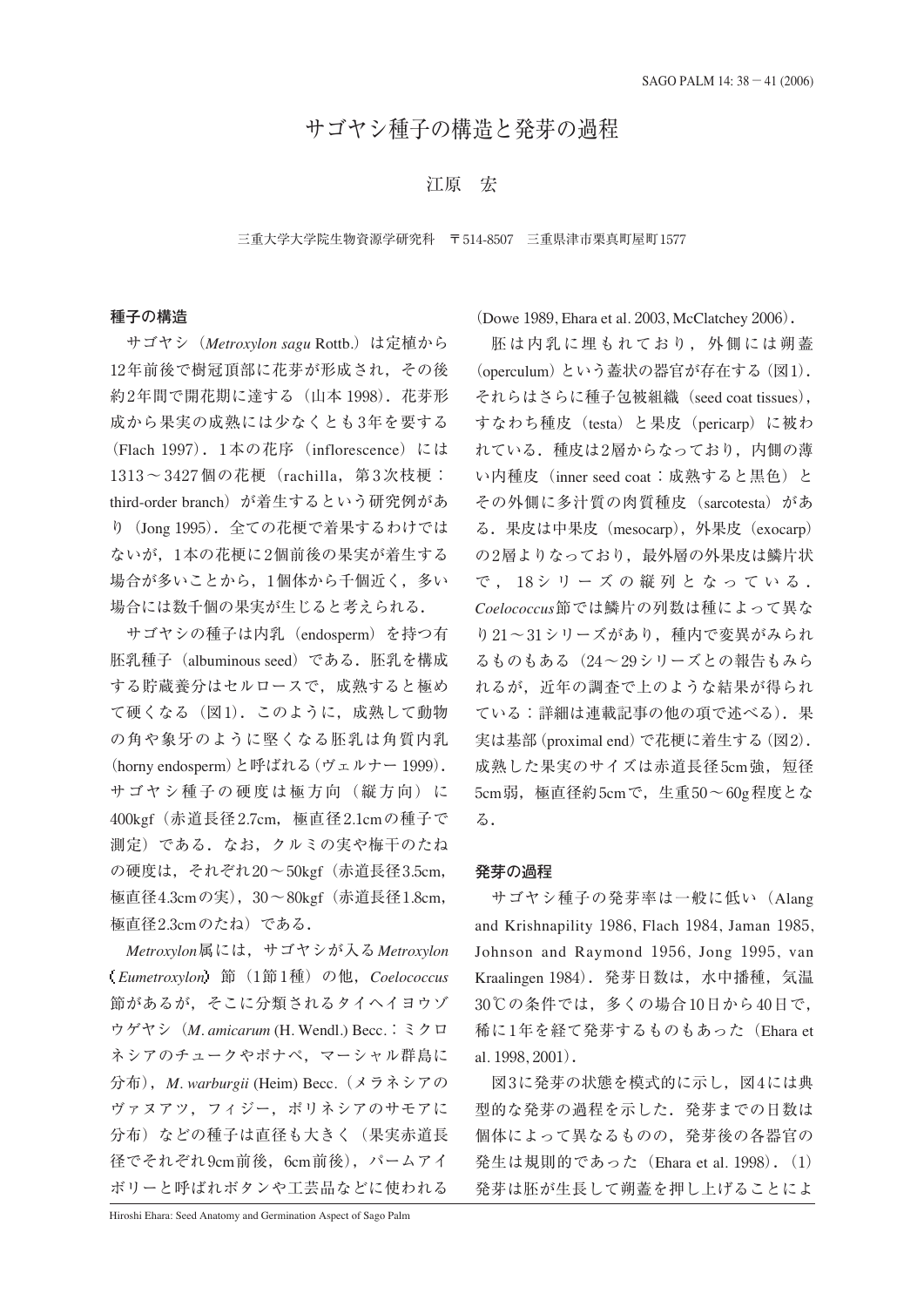

**図1** 果実の縦断面とその模式図.





 $101.2345678920$  (cm)

**図2** 果実の着生状態. 上:第2次枝梗からの第3次分枝(花梗)に着生した果実, 下:花梗の先端部分に着生した果実.



**図3** 発芽の状態(模式図).

って認められる.(2)発芽から約6日後に根鞘様 器官 (coleorhiza-like organ) が現れる. (3) 続い て2日ないし3日後にエピブラスト(epiblast)が 伸長を開始する.(4)エピブラストの伸長中に 主根 (primary root) が抽出する (朔蓋が押し退 けられるタイミングと関わる). (5) 主根の出現 から2,3日後に根鞘様器官の基部より上部(エ ピブラストの基部)から最初の不定根 (adventitious root)が出現し,それに同調して子 葉鞘 (coleoptile) が抽出する. (6) さらに2, 3 日後,2番目の不定根が現れ、同日に第1葉が出 葉する.(7)2番目の不定根の伸長,3番目の不 定根の出現と同じころに主根から分枝根が発生 する.種子の物理的処理や置床環境といった播 種条件によって発芽日数や発芽率などは影響を 受けるが,それらについては後の項で詳しく述 べる.

# **引用文献**

- Alang, Z. C. and B. Kirshnapillay 1986 Studies on the growth and development of embryos of the sago palms (*Metroxylon* spp. ) *in vivo* and *in vitro*. Sago-'85 Proc. Third Int. Sago Symposium (Tokyo) 121-129.
- Dowe. J. L. 1989 Palms of the South-West Pacific: their origin, distribution and description. *In*: Palms of the South-West Pacific. (Dowe, J. L. ed.) Pamls and Cycad Societies of Australia (Milton) 1-154.
- Ehara, H., C. Komada and O. Morita 1998 Germination characteristics of sago palm seeds and spine emergence in seedlings produced from spineless palm seeds. Principes 42: 212-217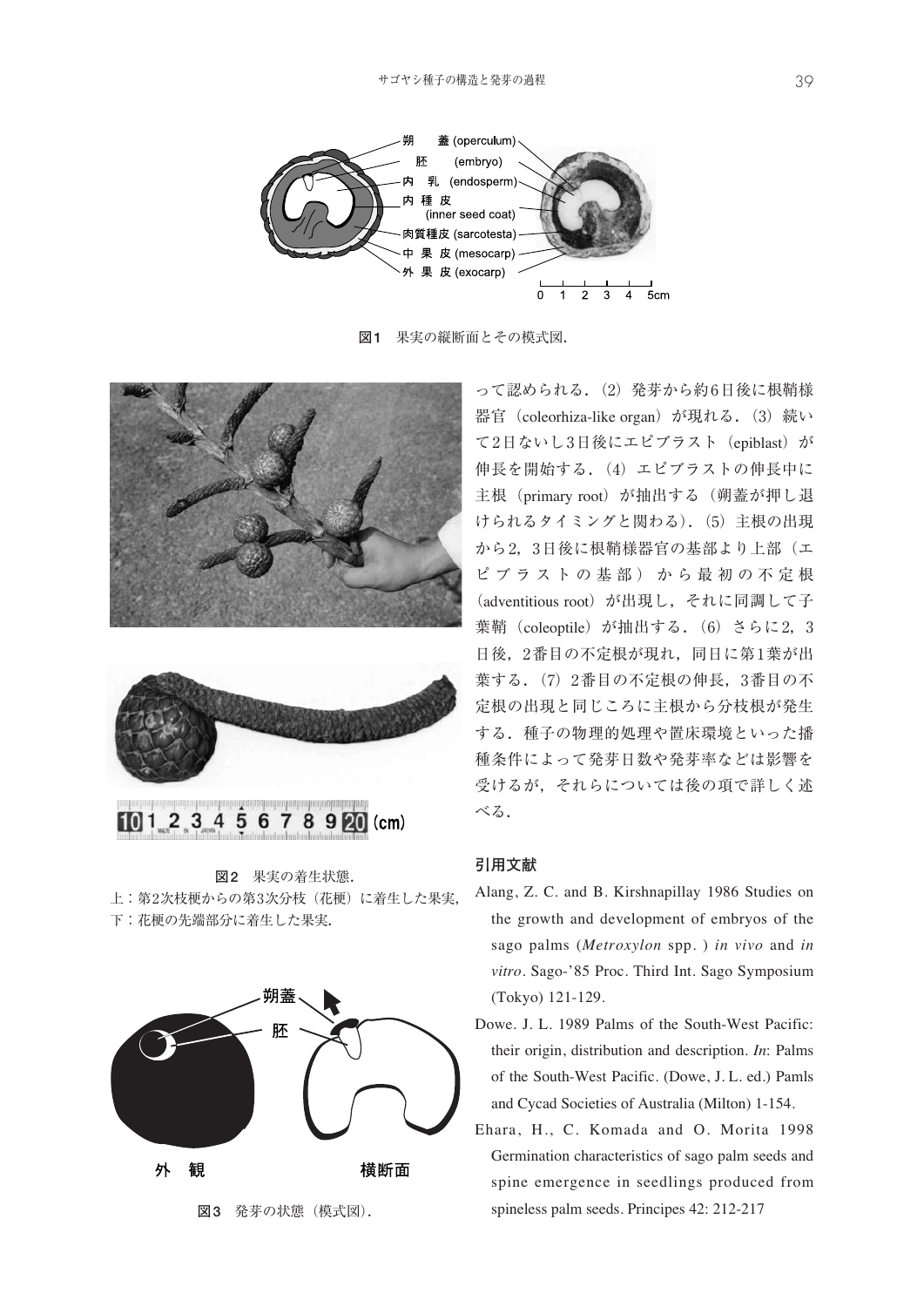- Ehara. H., O. Morita, C. Komada and M. Goto 2001 Effect of physical treatment and presence of the pericarp and sarcotesta on seed germination in sago palm (*Metroxylon sagu* Rottb.). Seed Sci. & Technol. 29: 83-90.
- Ehara, H., H. Naito, C. Mizota and P. Ala 2003 Distribution, growth environment and utilization of *Metroxylon* palms in Vanuatu. Sago Palm 10: 64 - 72.
- Flach, M. 1984 The sago palm. FAO Plant Production and Protection Paper 47. AGPC/MIS/80. FAO (Rome) pp.85.
- Flach, M. 1997 Sago palm *Metroxylon sagu* Rottb.. International Plant Genetic Resources Institute (Rome) pp 76.
- Jaman, O. H. 1985 The study of sago seed germination. Proc. 22nd Research Officers' Conference, Kuching. Department of Agriculture, Sarawak, Malaysia. 69-78.
- Johnson, R. M. and W. D. Raymond 1956 Sources of starch in colonial territories:Ⅰ: The sago palm. Colonial Plant and Animal Products 6: 20-32.
- Jong, F. S. 1995 Germination of sago palm seeds. *In*: Research for the development of sago palm (*Metroxylon sagu* Rottb.) cultivation in Sarawak, Malaysia. Dr. Thesis of Agricultural University, Wageningen, The Netherlands. 120-130.
- McClatchey, W. C., H. I. Manner and C. R. Elevitch 2006 *Metroxylon amicarum, M. paulcoxii, M. sagu, M. salomonense, M. vitiense,* and, *M. warburgii* (sago palm), Arecaceae (palm family). Species Profiles for Pacific Island Agroforestry, www.traditionaltree.org, April 2006 ver. (http://www.agroforestry.net/tti/Metroxylonsagopalm.pdf).
- van. Kraalingen, D. W. G. 1984 Some observation on sago palm growth in Sepik River Basin, Papua New Guinea. Report of Department of Minerals and Energy, Konedobu, Papua New Guinea. pp.69.
- ヴェルナー・ラウ 1999 植物形態の辞典. 中村真 一・戸部博 訳. 朝倉書店 (東京) pp.340.
- 山本由徳 1998 サゴヤシ. 国際農林業協会 (東京) pp.109.

(Contribution No. 35, Laboratory of Crop Production & Ecology, Mie University)